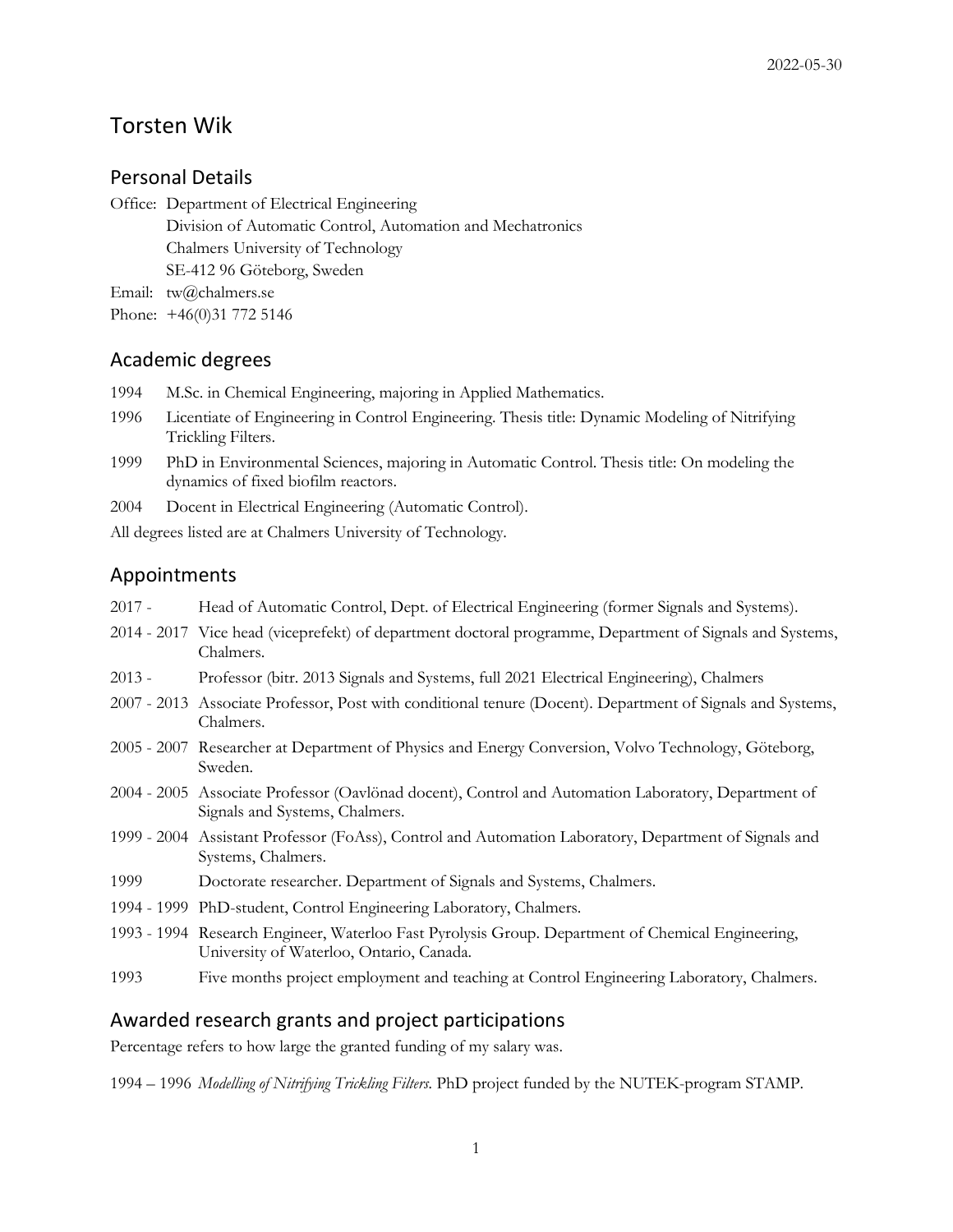- 1997 1999 *Modelling of Nitrifying Trickling Filters.* Main applicant, granted (80%) funding from the School of Environmental Science for continuing my PhD project.
- 1999 Employment as Assistant Professor at the Department of Signals and Systems, Chalmers, (open competition, diarienummer ED41-99).
- 1997 1999 *Structure and function of nitrifying biofilms in wastewater treatment plants* (5%)*.* Co-applicant in TFRproject (230-97-797) with main applicant Professor Malte Hermansson, Dept. of general and marine microbiology, Göteborg University.
- 1999 2001 TFR project 1999-615 (5%). Co-applicant, continuation of the above project.
- 2001 2007 *Centre for Process Design and Control* (CPDC). Supervision of PhD student Veronica Olesen.
- 2002 2004 *Understanding the dynamics of nitrifying biofilms by combining biological experiments and modeling* (15%). Coapplicant in VR-research programme (Granted 350 000 SEK + overhead/year). Main applicant: Professor Malte Hermansson, Dept. of general and marine microbiology, Göteborg University.
- 2002 2004 *A pilot plant for studies of nitrifying biofilms in wastewater treatment plants* (10%)*.* Co-applicant in VAforsk project granted 0.5 MSEK/year.
- 2002 2004 *Time Lapse Microscopy and Image Analysis for Cell Migration Modeling*. Co-applicant in VR project granted 550 kSEK/year. Main applicant: Professor Tomas Gustavsson, Imaging and Image Analysis, Department of Signals and Systems, Chalmers University of Technology.
- 2003 2004 A 50 000 + 100 000 SEK personal award (not applied for) to the department by GRYAAB for scientific contributions in the field of wastewater treatment.
- 2005 2008 *Biological wastewater treatment* (50%). Co-applicant in Formas project. Main applicant Malte Hermansson (Mikrobiologi, GU). Total 6MSEK/year. Because I quit Chalmers and started for Volvo Technology this grant was never used by me.
- 2006 2007 *Hydrogen and Fuel Technologies for Road Transport* and FURIM (50%). EC financed Volvo Technology projects where I was responsible/leader for the set-up and development of a control system for a combined diesel reformer and fuel cell APU.
- 2009 2012 *Light matters* (10% PI and one PhD-student)*.* Main/co-applicant in SSF/ProEnviro project together with Heliospectra AB (granted 3.8 MSEK).
- 2010 2012 *Momentgivare I drivlina för ökad verkningsgrad* (10% PI and one PhD student). Co-applicant in FFIproject 32277-1 together with ABB and Volvo GTT Powertrain.
- 2012 2013 *Momentgivare i drivlina för ökad verkningsgrad och biobränslen - Givaregenskaper & signalbehandling* (10% PI and one PhD student). Co-applicant in FFI-project 32277-2 together with ABB and Volvo GTT Powertrain. Continuation of the above project.
- 2010 2012 A (200 kSEK personal award (not applied for) to the department by GRYAAB for scientific contributions in the field of wastewater treatment.
- 2012 2015 *Intelligent Light* (10% PI and one PhD-student). Main/co-applicant, project together with Heliospectra AB funded by Mistra Innovation (granted 6.5 MSEK).
- 2012 2014 *Recirculating aquaculture system configuration* (10%, PI). Main applicant and supervisor for VR financed Licentiate project for PhD-student Eric Windhede.
- 2012 2014 *NÄRFISK testbädd teknik* (240 kSEK). Co-applicant in Vinnova project with Björn Frostell (KTH) as project leader (Total grant 4.1 MSEK).
- 2012 2014 *State of Function* (10% for supervision). FFI project 35550-1 with Volvo GTT, Volvo Cars, SP, Intertek, Viktoria Institute.
- 2013 *Batman* (20%). PhD supervision and support for WP Function development and algorithms. Project together with Volvo GTT and Volvo Cars, financed by Energimyndigheten (36717-1).
- 2012 2014 *NÄRFISK -14* (40 kSEK). Co-applicant in Vinnova project with Björn Frostell (KTH) as project leader (Total grant 0.5 MSEK).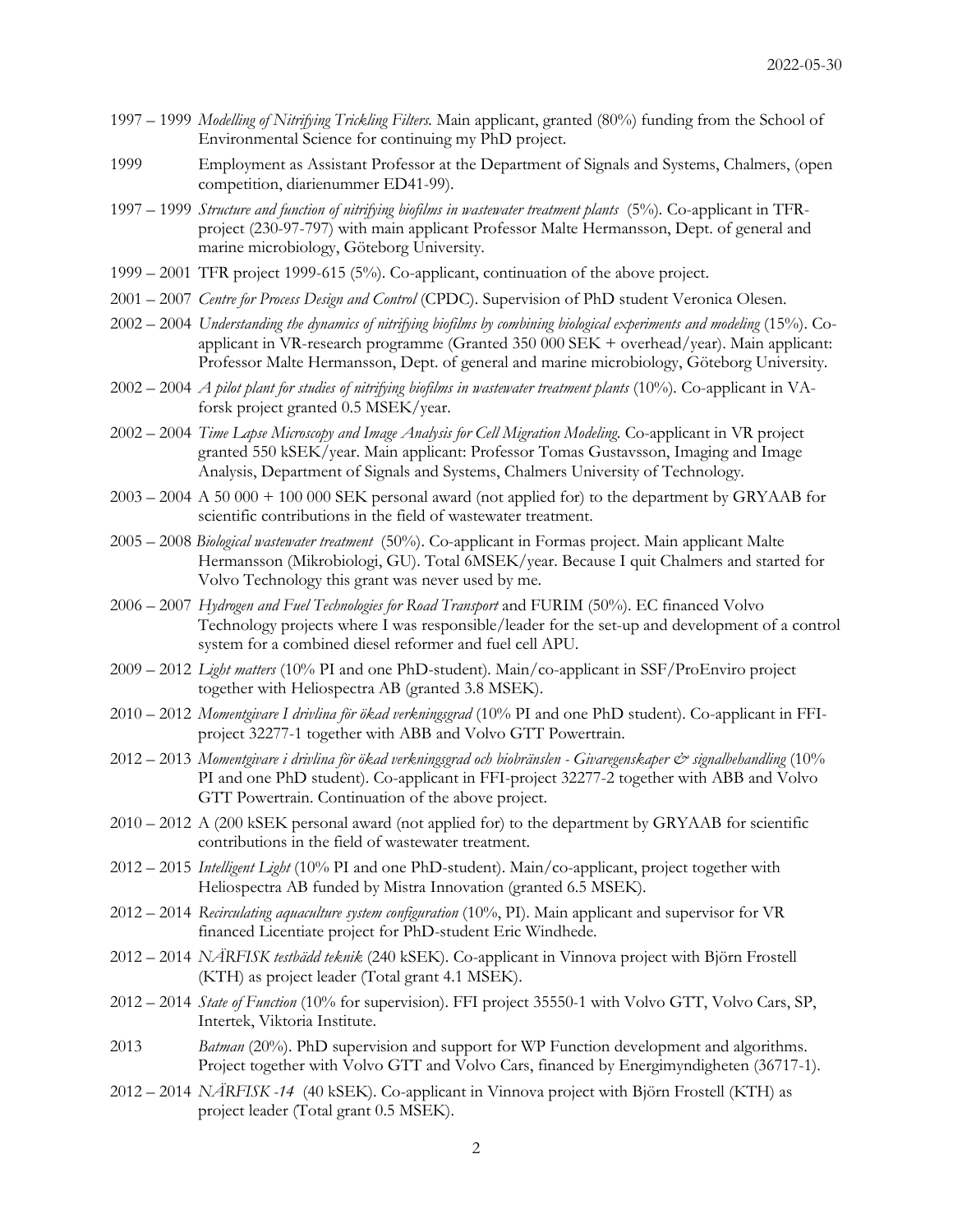- 2014 2018 *Nomaculture* (one PhD student). Part of a large Mistra project with GU and SIK. Main Applicant: Kristina Sundell, Department of Biology and Environmental Science.
- 2014 2016 *Skattning av cylinderseparerat moment för effektivare och renare förbränning*. (10%, PI and one PhD student). FFI-project 38572-1. Standalone continuation of 32277-2.
- 2015 2019 *Methods and tools for assessment of dynamic aspects in the design of more efficient industrial energy systems* (10%, PI and one PhD student). Cooperation project with Department of Energy and Environment, CIT Industrial energy systems, and PREEM. Main applicant (Total grant 4.64 MSEK, Vinnova+Preem)
- 2015 2019 *Life-Long Battery Control*. FFI-project with Volvo Cars (10%, PI + one PhD student, 4.3 MSEK). Main applicant: Hannes Kuusisto, Volvo Cars.
- 2014 2015 Authoring a chapter in *Marin fiskodling på svenska Västkusten del 2: Teknisk/ekonomisk möjlighetsstudie*. (100 kSEK) Funded by EU through Göteborg University.
- 2016 2017 *Electrochemical modelling for prediction of long-term battery power.* SHC-projekt (300 kSEK, PI). A cooperation-project with KTH and Volvo Cars to develop first principles models for Li-ion battery cells.
- 2016 2017 *Skattning av cylinderindividuellt cylindertryck för effektivare och renare förbränning* (5%, PI, 1.4MSEK). FFIproject. Continuation of 38572-1. Post doctoral project for Marcus Hedegärd.
- 2017 2018 *Battery Management* (1.5 MSEK, PI). Chalmers Area of Advance project for a Post-doc position.
- 2017 2020 *More efficient and health conscious usage of lithium ion batteries by adaptive modeling* (4.6 MSEK, PI). Energimyndigheten (42787-1).
- 2018 2019 *Optimal Usage of Vehicle Battery by Multi-Scale Modelling* (2.1 MSEK, 50%, PI). Chalmers Area of Advance Transport project for a Post-doc position.
- 2018 2020 WP3 in *Demonstrationsplattform för elektrifierade transportsystem med lastbilar och högkapacitetsbussar* (3 MSEK, PI). Energimyndigheten (44401-1).
- 2018 2019 *Multi-scale modelling of battery aging for optimal usage in vehicles*. (0.8MSEK, PI) Swedish Electromobility Centre.
- 2018 2021 *Classification and optimal management of 2nd life batteries* (3.6MSEK, Co-PI). Swedish Energy Agency (Dnr 2017-013622)
- 2019 2021 *Ny metod för biotisk stressdetektering i hortikulturell produktion*. (3.3MSEK, Academic PI) Jordbruksverket/EIP-Agri.
- 2020 2021 *Next-generation BMS exploiting dynamic battery system reconfiguration*. (2.2 MSEK, PI) Transport Area of Advance, Chalmers.
- 2020 2023 *Dynamiskt konfigurerbara batterier med styrbar utspänning* (3.3(8) MSEK, PI) MISTRA (MI23 19.03)
- 2021 2023 *Less environmentally unfriendly and more performant next generation electric powertrains: Part II. Powertrain control and optimization for performance assessment.* (0.6 MSEK) Area of Advance Sustainable Vehicle Technology, Chalmers.
- 2020 2023 *Värmesäkerhetshantering för fordonets batterisystem*. Sweden-China collaboration project funded by Vinnova (5.7 MSEK, PI).
- 2021 2024 *Fiber optic sensing for in-situ evaluation of lithium ion battery cells*. BASE-funding from Vinnova (0.4MSEK, PI).
- 2021 2023 *Produktionsstyrning och ljusoptimering i växthus*. Postdoc funding from Vinnova (1.75MSEK, PI).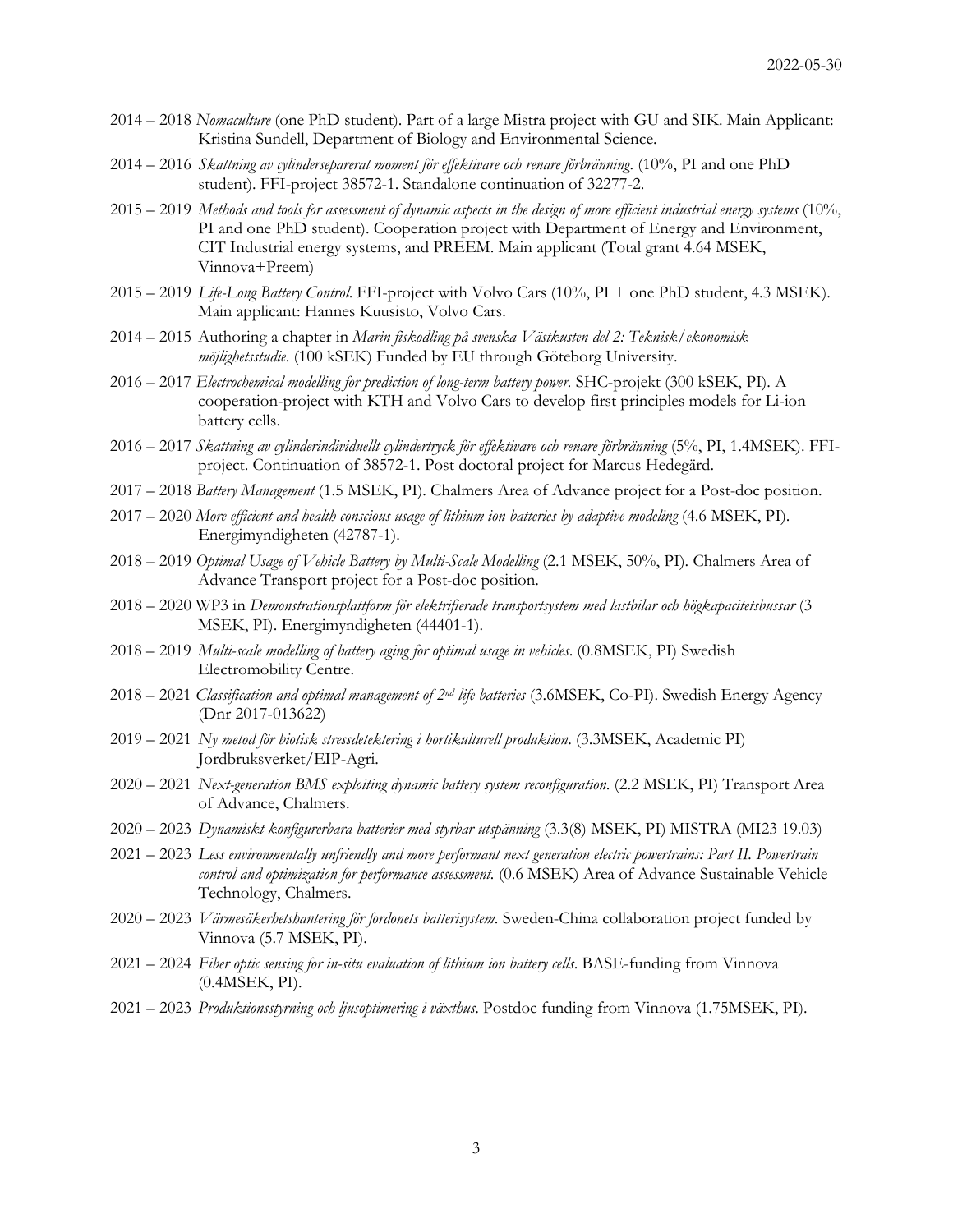## Teaching Experience

### Courses for academia

- *Linear Control System Design* (MSc level, 2018-): Lecturer and examiner
- *Digital and Multivariable Control* (MSc level, 2007-2010): Lecturer and examiner.
- *Nonlinear and Adaptive Control* (MSc level, 2011-2012, 2017-2020): Lecturer and examiner.
- *Process control and Measurement Techniques for Chemical Engineers* (BSc level, 2004, 2007-2012 and 2016 2022): Lecturer and examiner.
- *Process Control for Chemical and Biochemical Engineers* (BSc level, 2001-2004): Lecturer and examiner.
- *Process Control for Chemical Engineers* (BSc level, 2013-2015): Lecturer and examiner.
- *Nonlinear Dynamical Systems* (PhD level, bi-yearly since 2015): Lecturer and examiner.
- *Recirculating Aquaculture Systems – Technical aspects*: Lecturer in PhD course in *Innovative systems for sustainable marine aquaculture* administrated by Åsa Strand at Göteborg University at Tjärnö Laboratories, 2015.
- *Multivariable Process Control* (MSc level, 1999-2000). Lecturer and examiner.
- *Advanced wastewater treatment* (PhD level, 2000). Separate invited lectures for the Department of Sanitary Engineering, Chalmers.
- *Control Issues in the Biochemistry* (PhD/MSc level, 2000). Separate invited lectures for the Department of Chemical Reaction Engineering, Chalmers.
- 1993 1999 exercise demonstrations and laboratory assistance in *Control Engineering* for all the engineering schools at Chalmers, *Process Control*, and *Multivariable Control* (In total approximately 350 hours annually of teaching and administration).

### Courses for Industry

- *Process Control* (2010). 2-day course for members of the Centre for Chemical Process Engineering (CPE): Development, lecturing and administration.
- *Kalman filters* (2010). 1-day course for Minesto AB: Development, lecturing and administration.
- *Dynamic systems and automatic control* (2012). 6-day course for Volvo Cars: Development and lecturing.
- *Control engineering and optimization* (2019). 2-day course for Centre for Chemical Process Engineering (CPE): Development, lecturing and administration

## Supervision

#### Graduated PhD students

- Carl-Magnus Fransson (co), PhD thesis: *Optimization methods for robust control*, 2003.
- Veronica Olesen (co), PhD thesis *Model Reduction for Control of Tank Reactor Processes*, 2007.
- Per Rutquist (main), PhD thesis *Methods for Stochastic Optimal Control under State Constraints*, 2017.
- Marcus Hedegärd (main). PhD thesis *Estimation of torque in heavy duty vehicles with focus on sensor hysteresis*. 2017.
- Anton Klintberg (main). Lic thesis *On state and parameter estimation for aged battery cells*, 2018.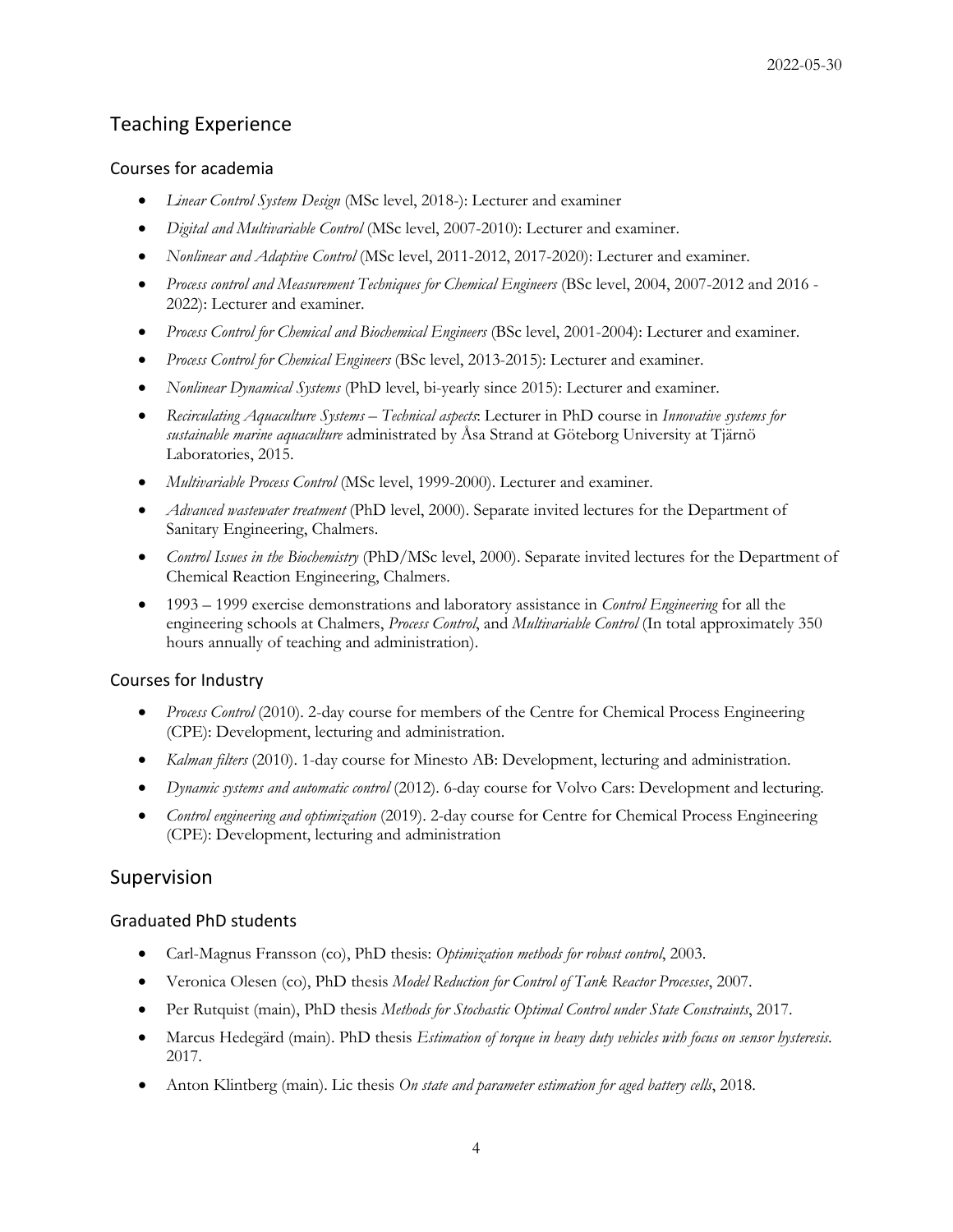- Simon Pedersen (main). Lic thesis *Simulation and Optimization of Recirculating Aquaculture Systems*, 2018.
- Björn Fridholm (main). *Adaptive model-based battery management.* 2019.
- Fredrik Bengtsson (main). PhD thesis *Development and evaluation of methods for control and modelling of multiple-input multiple-output systems.* 2020.
- Linnea Ahlman, Chalmers (main). PhD thesis *Chlorophyll fluorescence as a biological feedback signal -for optimized plant growth conditions and stress diagnosis*. 2021.

#### Current PhD students

- Godwin Peprah (Co). *Temperature control of battery packs*.
- Yao Cai (main). *More efficient and health-conscious usage of lithium-ion batteries by adaptive modelling*
- Albert Skegro (main). *Dynamic reconfiguration of battery cells.*
- Yizhou Zhang (Co). *Data-driven battery ageing prediction*.
- Huang Zhang (Co). *Classification and Optimal Management of 2nd life xEV Batteries.*
- Viktor Lindström (main, 50%). *Autonomous water jet ski*.

Supervision and examination of 1 BSc thesis project and 4-8 MSc thesis projects annually.

### Hosted postdocs

- Changfu Zou (2017-2019).
- Weiji Han (2018-2021)
- Guangzhong Dong (2018-2020)
- Yicun Huang (2021-2022)
- Xiaolei Bian (2022-2023)

#### Scientific evaluations

- Opponent Allyne Machado dos Santos, NTNU, Oct 2022.
- PhD grading committee for Taouba Jouini, LTH, Jan 2022.
- Evaluation for Full Professor at Technion Israel Institute of Technology (Raphael Linker), 2021.
- Evaluation for Full Professor at University of Oxford (David Howey), 2021.
- PhD grading committee for Oscar Samuelsson, Uppsala University, Feb 2021
- PhD grading committee for Mikael Yamanee-Nolin, LTH, May 2020.
- PhD grading committee for Sergii Voronov, Linköping University, Mar 2020.
- PhD Defence committee for Henrik Beelen, Eindhoven University of Technology, Sep 2019.
- PhD Jury for Yi Li, Vrije Universiteit, Brussel, July/Sep 2019.
- PhD grading committee for Tatiana Chistiakova, Uppsala University, April 2018.
- Opponent (PhD), Ali Khaki-Sedigh, Luleå University of Technology, April 2018.
- PhD grading committee for Josefin Berner, LTH, Nov. 2017.
- PhD grading committee for Olle Trollberg, KTH, Sep. 2017.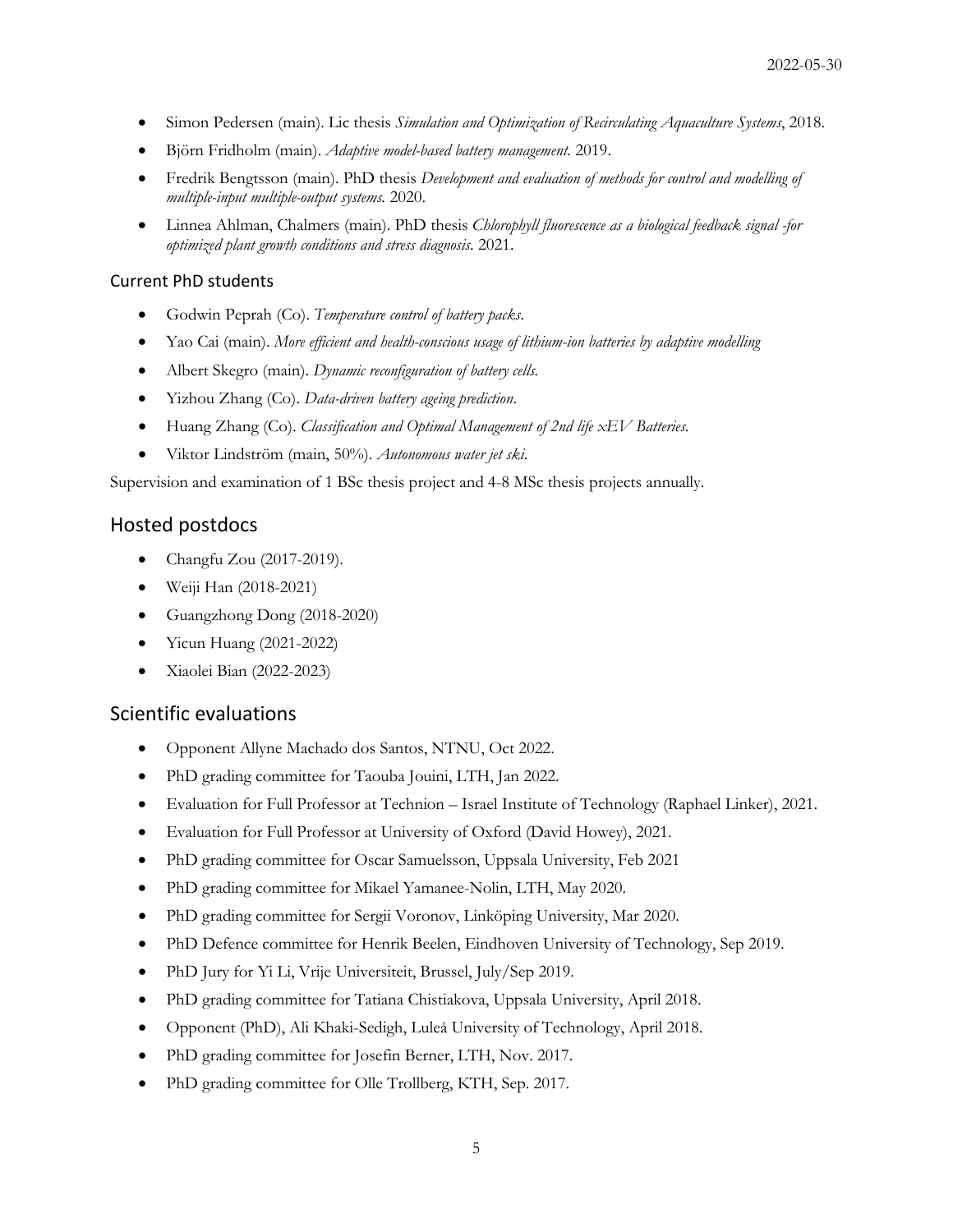- Opponent (PhD). *Design of low-order controllers using optimization techniques* by Martin Hast, LTH, June 2015.
- Associate Editor *Control Engineering Practise*, 2015-2018.
- Opponent (Lic). *On solution multiplicity and convergence rate in extremum seeking control* by Olle Trollberg, KTH, December 2014.
- PhD grading committee for Egi Hidayat, Uppsala University, Mars. 2014. Title: *On identification of biological systems.*
- PhD grading committee for Miguel Castano Arranz, Luleå University of Technology, Nov. 2012. Title: *Practical tools for the configuration of control structures*.
- PhD grading committee for Almir Heralic, Department of Signals and Systems, Chalmers University of Technology (University West, Trollhättan). March 2012. Title: *Monitoring and Control of Robotized Laser Metal-Wire Deposition.*
- PhD grading committee for Soheil Salehpours, Luleå University of Technology, Sep. 2009. Title: *Applied estimation of piecewise constant parameters.*
- Reviewer of Volvo Cars PhD program 2008.
- Opponent (Lic), *Interaction analysis and control of bioreactors for nitrogen removal*, by Björn Halvarsson, Uppsala University, December 2007.
- Reviewer for *Applied Energy, Aquacultural Engineering*, *Aquaculture*, *Automatica, Control Engineering Practice, IEEE Control Systems Technology, International Journal of Control, Journal of Energy Storage, Water Research, Water Science and Technology, etc.* and miscellaneous conferences in control engineering and wastewater treatment.
- Session Editor for *Modeling Systems Biology from the point of view of Discrete and Hybrid Systems* for WODES (9th International Workshop on Discrete Event Systems) 2008.
- Opponent (Lic), *Modelling and control of acitvated sludge processes with nitrogen removal*, by Per Samuelsson, Uppsala University, September 2001.

## Committee memberships

- Member of the council of Sustainable Vehicle Technology, AoA Chalmers (2018-).
- Member of the *Nordic Process Control Workshop* Committee (2014-).
- Member of the department council (2009-2013).
- Member of the board for *Centre for Chemical Process Engineering* (CPE) (2009-2020).
- Additional member of the *Nordic Process Control Workshop* Committee (1998 and 2000).
- Swedens representative in the board for the *Nordic Network on Recirculating Aquaculture Systems* [\(www.NordicRAS.net\)](http://www.nordicras.net/) (since 2010).

### Administration

- 2017 Head of the Automatic Control research group at Chalmers, currently 8 professors, 6 postdocs and 19 PhD students (of which 6 in the industry).
- 2014 2017 Vice head of the department (Signals and systems). Responsible for the doctoral programme at the department (approximately 80 PhD-students).
- 2008 2014 Representative of gender equality (jämställdhetsombud) at the department.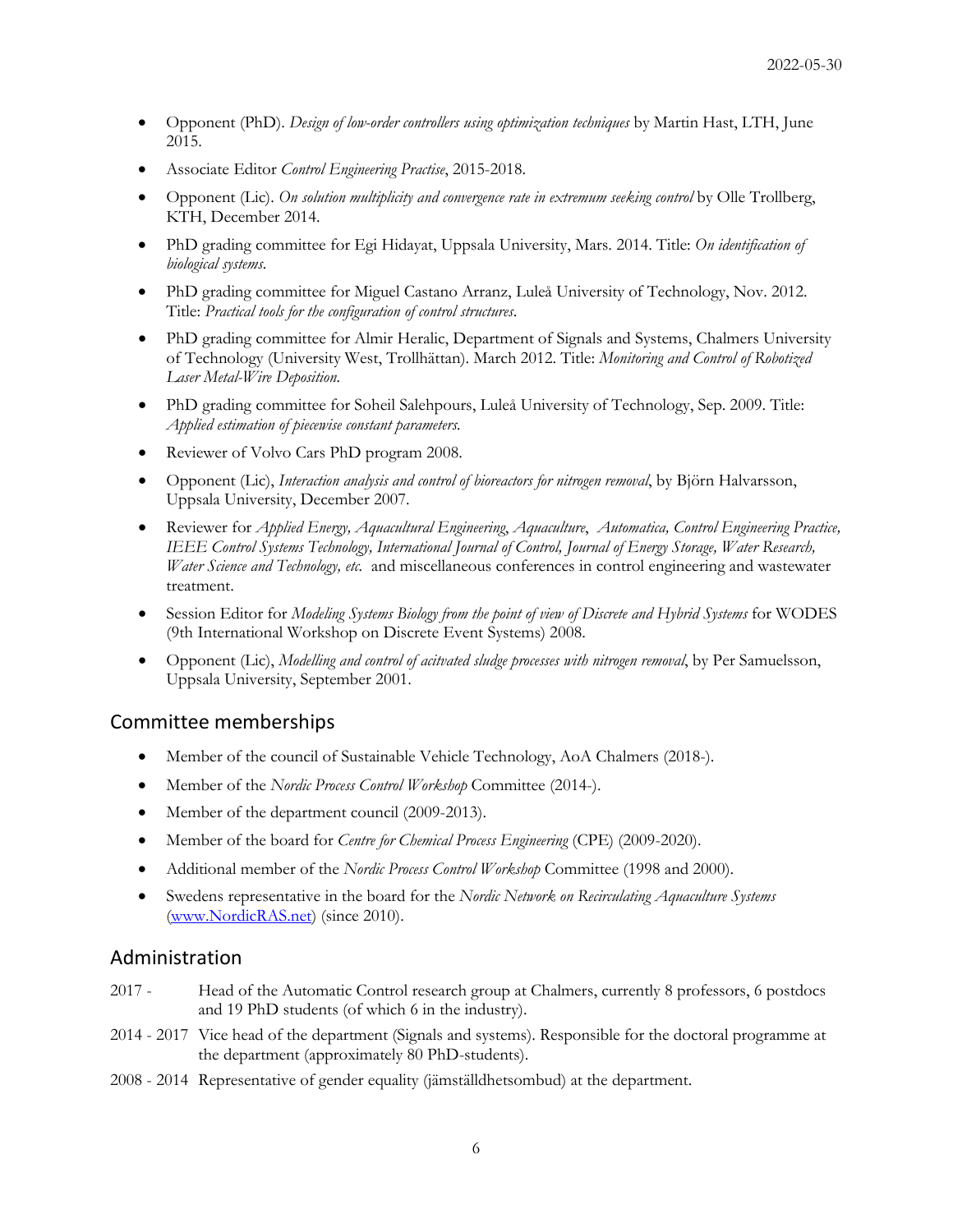2000 - 2004 Responsible for the planning of the teaching carried out by the PhD students at the division (appr. 14 courses, 900 students, 16 PhD-students doing appr. 3800 h of teaching and preparations).

## External commissions (selected)

- 2010 Construction of a simulator and a control system for classroom lighting for Lumen Radio AB, Göteborg.
- 2005 2007 Responsible for the setup of a control system for a new experimental one-cylinder diesel engine test cell (approximately 30 controllers and 150 I/O) at Volvo Technology, Göteborg.
- 2006 2007 Leader for the modelling, control and control system development and implementation of a combined APU diesel reformer hydrogen power cell (5 pumps, 5 catalytic reactors, fuel cell, 2 burners, 8 heat exchangers and 1 vaporizer) at Volvo Technology (now PowerCell).
- 2001 2002 Development of the dynamic simulator FISHSIM (C, Matlab, and Simulink) for recirculating aquaculture systems combining fish growth and gastric evacuation modelling with biological water treatment modelling.
- 2004 Design, specification and project leader for the implementation of a PLC- and a SCADA-system for a recirculating aquaculture system in Kungälv (Greenfish AB).
- 2003 Design of a recirculating aquaculture system for 100 tons production of *Pangasius* and *Clarias* (Hajmal och Ålmal) per year. This work led to a patent and the start of a company, Greenfish AB, which built an indoor pilot plant producing 20 tons/year of exotic fish and have had 5 employees and a total investment exceeding 10 MSEK. Greenfish no longer exist as a company but the farming concept has been inherited by at least two later companies.
- 2003 Development of a simulation program for molten metal dispensing for LMI Selcom (Partille).

## Awards

- Receiver of Volvo Cars Technology Award 2017 for best research (Adaptive battery control).
- Best paper award, *2nd IWA International Conference on Instrumentation, Control and Automation*, Busan, Korea, 2005.
- GRYAAB Award for important scientific contributions in the field of wastewater treatment (5 times between 2003 and 2012)
- Adlebertska scholarship foundation award for excellent study results (1990)

# Publications

## Peer Reviewed Journal Articles

- 1. Bengtsson, F. and Wik, T. (in press). Stochastic optimal control over unreliable communication links. *Automatica*.
- 2. Zhang, Y., Wik, T., Bergström, J., Pecht, M. and Zou, C. (2022). A machine learning-based framework for online prediction of battery ageing trajectory and lifetime using histogram data. Journal of Power Sources, 526: 231110. Doi: 10.1016/j.jpowsour.2022.231110.
- 3. Han, W., Altaf, F., Zou, C. and Wik, T. (2022). State of power prediction for battery systems with parallel-connected units. *IEEE Transactions on transportation electrification,* 8(1): 925-935.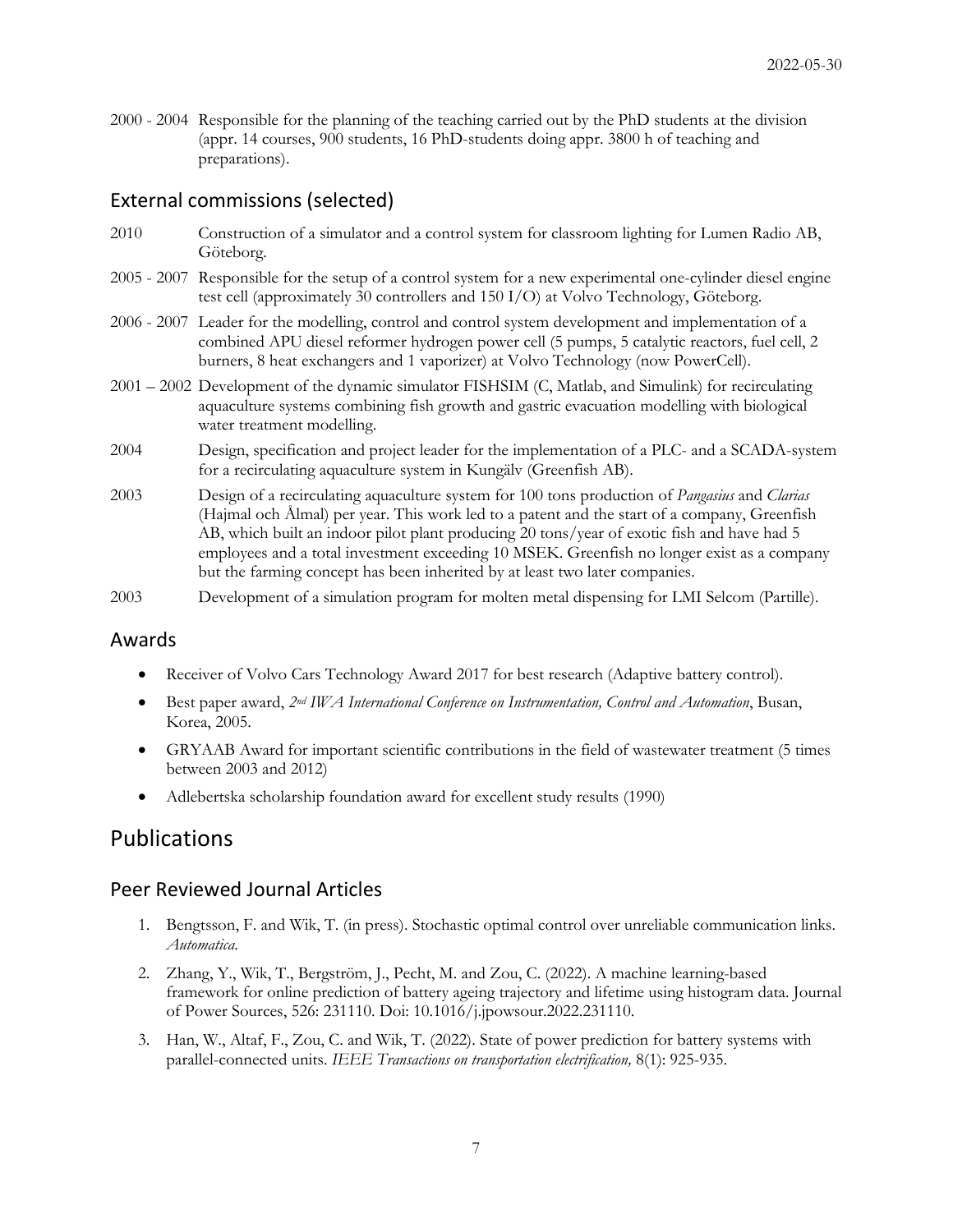- 4. Han, W., Kersten, A., Zou, C., Wik, T., Huang, X. and Dong, G. (2022). Analysis and estimation of the maximum switch current during battery system reconfiguration. *IEEE Transactions on Industrial Electronics.* 666 5931-5941. doi: 10.1109/TIE.2021.3091923.
- 5. Han, W., Altaf, F., Wik, T. and Zou, C. (2022). Sensitivity Analysis of the Battery System State of Power. *IEEE Transactions on transportation electrification,* 8(1): 976-989. https://10.1109/TTE.2021.3116658
- 6. Ahlman, L., Bånkestad, D., Khalil, S., Bergstrand, K.J., Wik, T. (2021). Stress detection using proximal sensing of chlorophyll fluorescence on canopy level. *AgriEngineering* 3:648-668.
- 7. She, C., Li, Y., Zou, C., Wik, T., Wang, Z. and Sun, F. (2021). Offline and online blended machine learning for lithium-ion battery health state estimation. *IEEE Transactions on Transportation Electrification.* https://10.1109/TTE.2021.3129479
- 8. Han, W., Altaf, F., Wik, T. and Zou, C. (2022). Sensitivity Analysis of the Battery System State of Power. *IEEE Transactions on transportation electrification,* 8(1): 976-989.
- 9. Bengtsson F. and Wik, T. (2021). Finding feedforward configurations using gramian based interaction measures. *Modeling, Identification and Control*, 42(1):27-35.
- 10. Li, Y., Wik, T., Xie, C., Huang, Y., Xiong, B., Tang, J. and Zou, C. (2021). Control-oriented modeling of all-solid-state batteries using physics-based equivalent circuits. *IEEE transactions on Transportation Electrification.* https://10.1109/TTE.2021.3131147
- 11. Li, Y., Vilathgamuwa, M., Wikner, E., Wei, Z., Zhang, X., Thiringer, T., Wik, T. and Zou, C. (2021). Electrochemical model-based fast charging: Physical constraint-triggered PI Control. *IEEE transactions on energy conversion,* 36(4): 3208-3220. https:// 10.1109/TEC.2021.3065983
- 12. Razi, M., Murgovski, N., McKelvey, T. and Wik, T. (2021). Design and comparative analyses of optimal feedback controllers for hybrid electric vehicles. *IEEE Transactions on Vehicular Technology*, 70(4):2979-2993.
- 13. Razi, M., Murgovski, N., McKelvey, T. and Wik, T. (2021). Predictive energy management of hybrid electric vehicles via multi-layer control. *IEEE Transactions on Vehicular Technology*, 70(7): 6485 – 6499.
- 14. Bengtsson, F., Wik, T. and Svensson, E. (2020). Resolving issues of scaling for gramian based inputoutput pairing methods. *International Journal of Control,* 95(3):679-691.
- 15. Han, W., Zou, C., Dong, G., Kersten, A. and Wik, T. (2020). Next generation battery management systems: Dynamic reconfiguration. *IEEE Industrial Electronics Magazine.*
- 16. Bengtsson, F., Karlström, A. and T. Wik (2020). Modeling of tensile index using uncertain data sets. *Nordic Pulp & Paper Research Journal,* https://doi.org/10.1515/npprj-2019-0089
- 17. Pedersen, S. and Wik, T. (2020). A comparison of topologies in recirculating aquaculture systems using simulation and optimization. *Aquacultural Engineering,* 89,102059
- 18. Tang, X., Zou, C., Wik, T, Yao, K., Xia, Y., Wang, Y.m Yang, D. and Gaoa, F. (2020). Run-to-Run Control for Active Balancing of Lithium Iron Phosphate Battery Packs. *IEEE Transactions on Power Electronics*, 35(2): 1499-1512.
- 19. Han, W., Zou, C., Zhang, L., Ouyang, Q. and T. Wik. (2019). Near-fastest battery balancing by cell/module reconfiguration. IEEE Transactions on Smart Grid, 10(6):6954-6964.
- 20. Wikander, L., Fridholm, B., Gros, S. and Wik, T. (2019). Ideal benefits of exceeding fixed voltage limits on lithium-ion batteries with increasing cycle age. *Journal of Power Sources*, 441, 227179.
- 21. Ahlman, L., Bånkestad, D. and Wik, T. (2019). Relation between Changes in Photosynthetic Rate and Changes in Canopy Level Chlorophyll Fluorescence Generated by Light Excitation of Different Led Colours in Various Background Light. *Remote Sensing*, 11(4).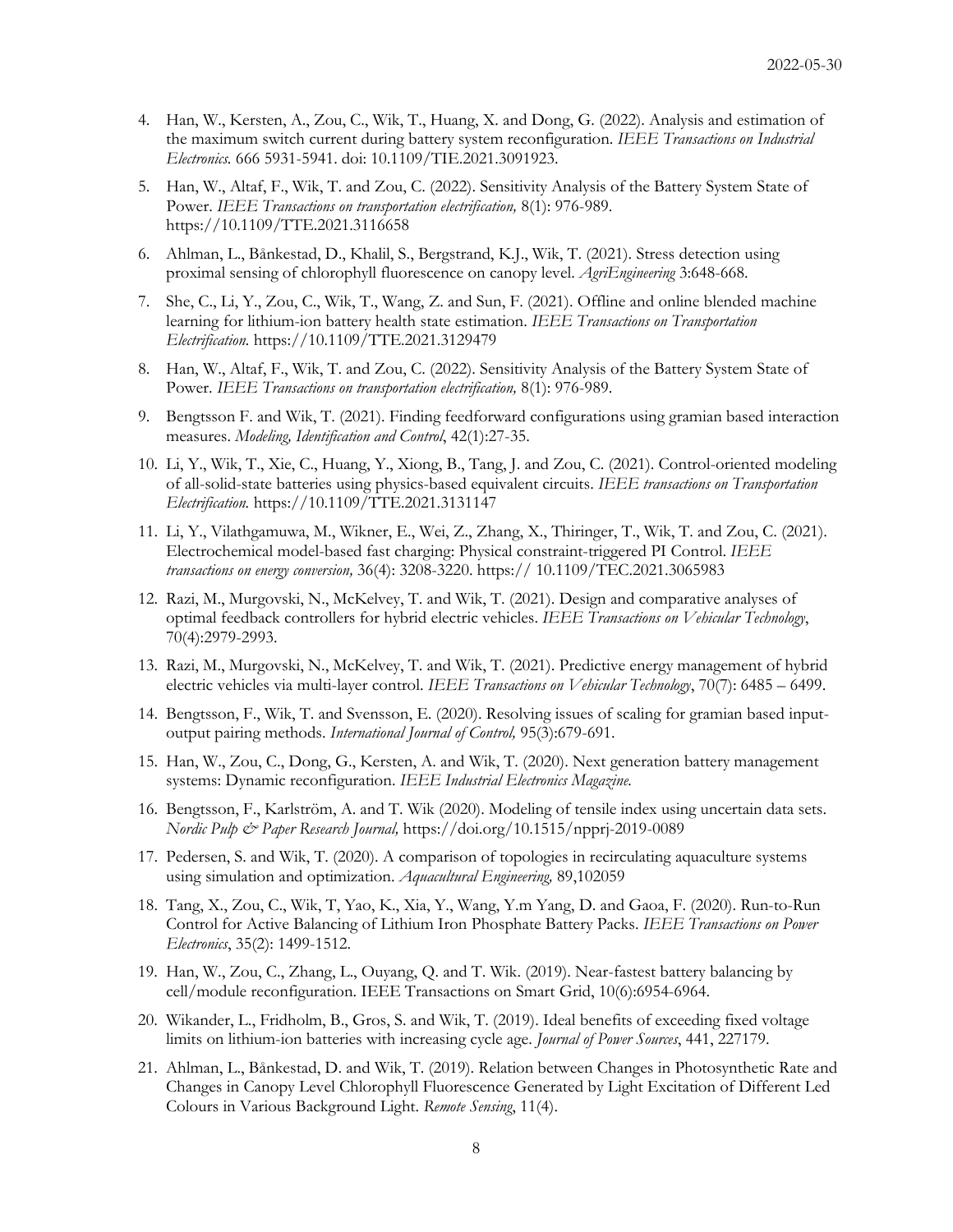- 22. Klintberg, A., Fridholm, B. and Wik, T. (2019). Kalman filter for adaptive learning of 2-D look-up tables applied to OCV-curves for aged battery cells. *Control Engineering Practice*, 84:230-237.
- 23. Tang, X., Gaoa, F., Zou, C., Yaoa, K., Hub, W. and Wik, T. (2019). Load-responsive model switching estimation for state of charge of lithium-ion batteries. *Applied Energy*, 238: 423-434.
- 24. Zou, C., Klintberg, A., Wei, Z., Fridholm, B., Wik, T. and Egardt, B. (2018). Power capability prediction for lithium-ion batteries using economic nonlinear model predictive control. *Journal of Power Sources*, Vol 396:580-589.
- 25. Liu K., Zou, C., Li, K. and Wik, T. (2018). Charging Pattern Optimization for Lithium-Ion Batteries with An Electrothermal-Aging Model. *IEEE Transactions on Industrial Informatics*, Vol 14(12):5463- 5474.
- 26. Zou, C., Zhang, L., Hu, X., Wang, Z., Wik, T., Pechtd, M. (2018). A review of fractional-order techniques applied to electrochemical energy storage systems. *Journal of Power Sources,* 390, 286-296.
- 27. Fridholm, B., Wik, T., Kuusisto, H. and Klintberg, A. (2018). Estimating power capability of aged lithium-ion batteries in presence of communication delays. *Journal of Power Sources.* 383:24-33.
- 28. Zou, C., Hu, X., Zhongbao, W., Wik, T. and Egardt, B. (2018). Electrochemical Estimation and Control for Lithium-Ion Battery Health-Aware Fast Charging. *IEEE Transactions on Industrial Electronics.* 65(8), 6635-6645.
- 29. Hedegärd, M., Wik, T., Wallin, C. and Åsbogård, M. (2017). Adaptive hysteresis compensation using reduced memory sequences. *IEEE/ASME Transactions on Mechatronics.*Vol 22(5): 2296-2307.
- 30. Hedegärd, M., Wik, T., Fredriksson, K. and Engbom, J. (2017). Convex Identification of Minimal Function Bases for Cylinder Pressure by using Pressure Values as Basis Weights. *IEEE Transactions on Control Systems Technology.*
- 31. Ahlman, L., Bånkestad, D., and Wik, T. (2017). Using chlorophyll a fluorescence gains to optimize led light spectrum for short term photosynthesis. *Computers and Electronics in Agriculture*. Vol 142:224-234
- 32. Bånkestad, D., and Wik, T. (2016). Growth tracking by proximal remote sensing of chlorophyll fluorescence in a greenhouse environment. *Computers and Electronics in Agriculture*. Vol 128:77-86.
- 33. Carstensen, A-M., Pocock, T., Bånkestad, D. and Wik, T. (2016). Remote detection of light tolerance in Basil through frequency and transient analysis of light induced fluorescence. *Computers and Electronics in Agriculture*.Vol 127: 289-301.
- 34. Ahlman, L., Bånkestad, D., and Wik, T. (2016). LED Spectrum Optimisation using Steady-state Fluorescence gains. *Acta Horticulturae*, 1134:367-374.
- 35. Carstensen, A-M, Wik, T., Bånkestad, D. and Pocock, T. (2016). Exploring the dynamics of remotely detected fluorescence transients from Basil as a potential feedback for lighting control in greenhouses. *Acta Horticulturae*, 1134:375-383.
- 36. Fridholm, B., Wik, T. and M. Nilsson (2016). Kalman filter for adaptive learning of look-up tables with application to battery ohmic resistance estimation, *Control Engineering Practice*, 48:78-86,
- 37. Fridholm, B., Wik, T. and M. Nilsson (2016). Robust recursive impedance estimation for automotive lithium-ion batteries, *Journal of Power Sources*, 304:33-41.
- 38. Wik, T., Fridholm, B. and Kuusisto, H. (2016). Implementation and robustness of an analytically based battery state of power. *Journal of Power Sources*, 287:448-457.
- 39. Svensson, E., Wik, T. and Eriksson, K. (2015). Reasons to apply operability analysis in the design of integrated biorefineries. *Biofuels, Bioproducts & Biorefining*.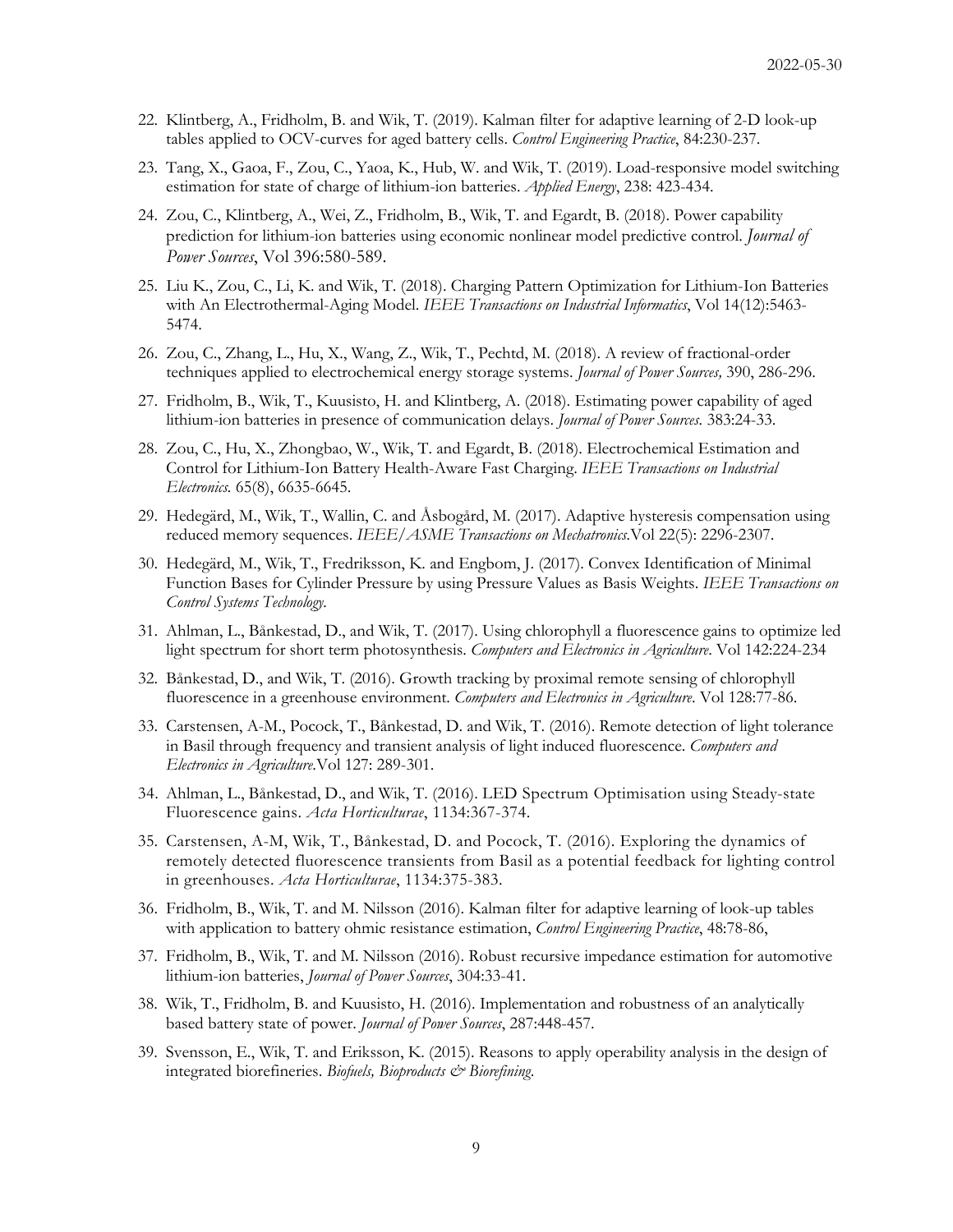- 40. Hedegärd, M. and Wik, T. (2014). Non-parametric convex identification of extended generalized Prandtl.Ishlinskii models. *Automatica,* 50: 465-474*.*
- 41. Hedegärd, M. and T. Wik (2011). An online method for estimation of degradable substrate and biomass concentrations in an activated sludge. *Water Research*, 45(19) s. 6308-6320 (doi: 10.1016/j.watres.2011.09.003).
- 42. Fransson, C-M, Wik, T, Lennartson, B., Saunders, M. and Gutman, P-O (2009): Non-conservative robust control: Optimized and constrained sensitivity functions. *IEEE Transactions on Control Systems Technology*, 17(2): 298-308.
- 43. Wik, T., Linden, B. and Wramner, P. (2009). Integrated Dynamic Aquaculture and Wastewater Treatment Modelling for Recirculating Aquaculture Systems, *Aquaculture* 287: 361-370.
- 44. Olesen, V., Breitholtz, C. and T. Wik (2008). Closed loop model reduction applied to a tank reactor process. *Chemical Engineering Science*, 63:674-684.
- 45. Rutqvist P., Breitholtz, C. and T. Wik (2008). On the infinite-time solution to state-constrained stochastic optimal control problems. *Automatica*. 44(7):1800-1805.
- 46. Wik, T., Göransson, E., Breitholtz, C. (2006). Low model order approximations of continuously stirred biofilm reactors with monod kinetics. *Biochemical Engineering Journal*, 30(1): 16-25.
- 47. Wik, T (2004). Trickling Filters and biofilm reactor modelling. *Reviews in Environmental Science and Biotechnology* 2: 193-212.
- 48. Wik, T, D. Olsson, D. Lumley (2004). Model based control of external carbon dose rate in a fullscale predenitrification system. *Water Intelligence Online*. IWA Publishing (www.iwaponline.com).
- 49. Persson, F., T. Wik, F. Sörensson, M. Hermansson (2002). Distribution and activity of ammonia oxidizing bacteria in a large full-scale trickling filter . *Water Research*, 36(6): 1439-1448.
- 50. Wik, T. (2000). Strategies to improve the efficiency of tertiary nitrifying trickling filters. *Water Science and Technology*, 41(4):477-485.
- 51. Piskorz, J., P. Majerski, D. Radlein, T. Wik, D.S. Scott (1999). Recovery of carbon black from scrap rubber . *Energy and Fuels*, 13(3):544-551.
- 52. Wik, T. (1999). Adsorption and Denitrification in Nitrifying Trickling Filters. *Water Research*, 33(6):1500-1508.
- 53. Wik, T. (1999). Rational Transfer Function Models for Nitrifying Trickling Filters. *Water Science and Technology*, 39(4):121-128.
- 54. Wik, T., C. Breitholtz (1998). Rational Transfer Functions for Biofilm Reactors. *AIChE Journal*, 44(12):2647-2657.
- 55. Wik, T. (1997). Modelling dynamics of nitrifying trickling filters and ammonium meters. *Med. Fac. Landbouww. Univ. Gent*, 62(4b):1641-1648.
- 56. Wik, T., C. Breitholtz (1996). Steady state solution of a two-species biofilm problem. *Biotechnology and Bioengineering*, 50(6):675-686.
- 57. Wik, T., A. Mattsson, E. Hansson, C. Niklasson (1995). Nitrification in a tertiary trickling filter at high hydraulic loads - pilot plant operation and mathematical modelling. *Water Science and Technology*, 32(8):185-192.

#### Peer Reviewed Conference Articles (6-8 pages)

- 58. Cai, Y., Zou, C., Li, Y. and Wik, T. Fast charging control of lithium ion batteries: Effects of input, model and parameter uncertainties. *European Control Confeference, July 12-15, 2022, London, UK.*
- 59. Rutquist, P., Wik, T. and Breitholtz, C. State constrained optimal control via the Fokker-Planck equation. *20th IFAC World Congress*, July 9-14, 2017*,* Toulouse, France.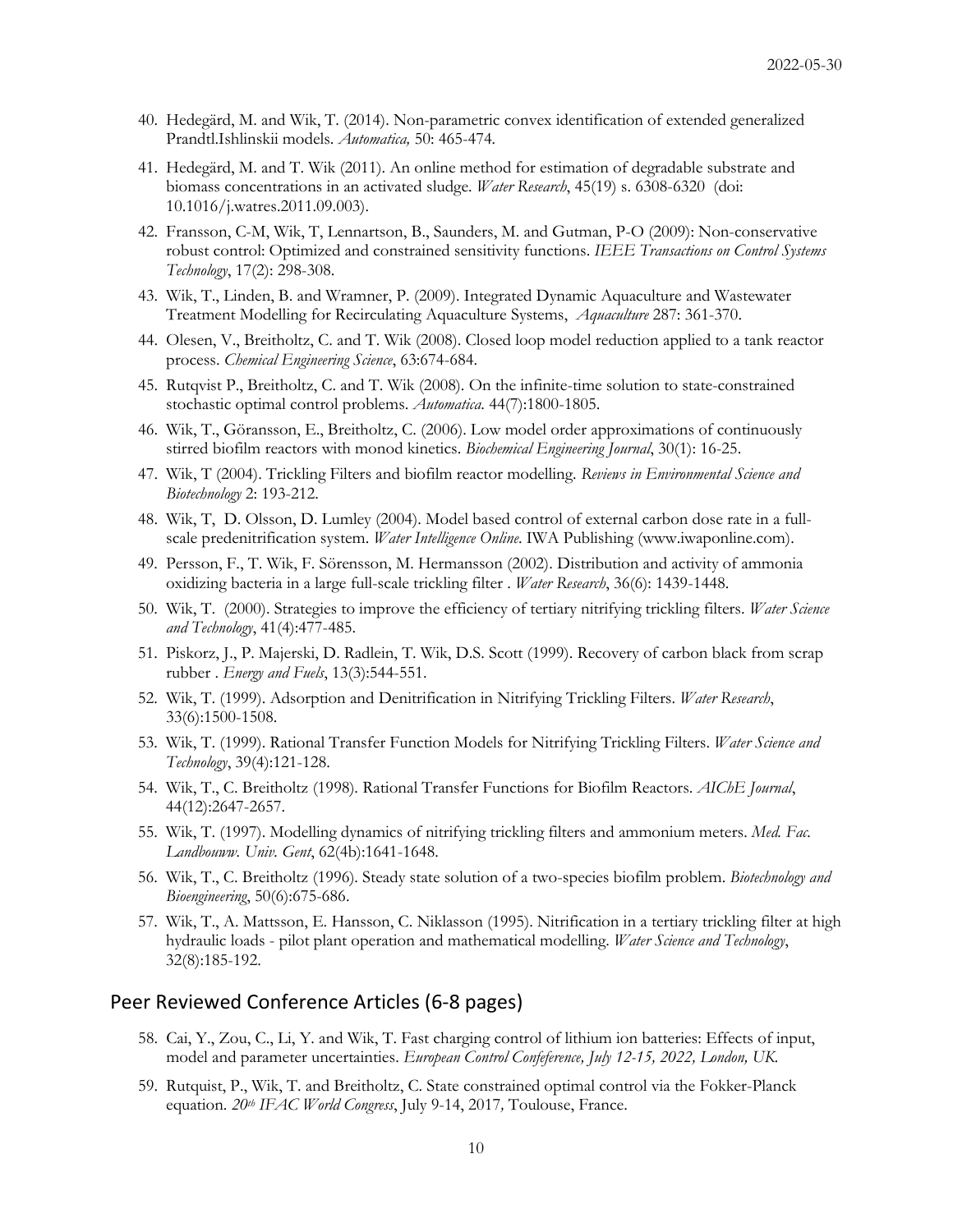- 60. Klintberg, A., Klintberg, E., Fridholm, B., Kuusisto, H. and Wik, T. Statistical modeling of OCVcurves for aged battery cells. *20th IFAC World Congress*, July 9-14, 2017*,* Toulouse, France.
- 61. Klintberg, A., Wik, T. and Fridholm, B. Theoretical Bounds on the Accuracy of State and Parameter Estimation. *2017 American Control Conference*. May 24-26, 2017, Seattle, USA.
- 62. Bengtsson, F., Hassibi, B. and Wik, T. LQG control for systems with random unbounded communication delay. *55th Conference on Decision and Control*. Dec 12-14, 2016, Las Vegas, USA.
- 63. Lindqvist, J., Carstensen, A-M, Bånkestad, D., Lundin, B. and Wik, T. Complexity of Chlorophyll Fluorescence Dynamic Response as an Indicator of Excessive Light Intensity. *5th IFAC conference on Sensing, Control and Automation Technologies for Agriculture (AGRICONTROL)*. Aug 14-17, 2016, Seattle, USA.
- 64. Ahlman, L., Bånkestad, D., and Wik, T. LED Spectrum Optimisation using Steady-state Fluorescence gains. *8th International Symposium on Light in Horticulture*, May 22-26, 2016, East Lansing, Michigan, USA.
- 65. Carstensen, A-M, Wik, T., Bånkestad, D. and Pocock, T. Exploring the dynamics of remotely detected fluorescence transients from Basil as a potential feedback for lighting control in greenhouses. *8th International Symposium on Light in Horticulture*, May 22-26, 2016, East Lansing, Michigan, USA.
- 66. Rutquist, P., Wik, T., and Breitholtz, C. Solving the Hamilton-Jacobi-Bellman equation for a stochastic system with state constraints*. 53rd Conference on Decision and Control*. Dec 15-17, 2014, Los Angeles, CA, USA. DOI: [10.1109/CDC.2014.7039666.](http://dx.doi.org/10.1109/CDC.2014.7039666)
- 67. Fridholm, B., Nilsson, M., and Wik, T. Robustness comparison of battery state of charge observers for automotive applications. *19th IFAC World Congress,* Cape Town, South Africa, Aug 24-29, 2014.
- 68. Hedegärd, M. and Wik, T. Convex identification of models for asymmetric hysteresis. Proceedings of the *2014 American Control Conference*, Portland, OR USA, June 4-6, 2014, pp. 4753-4758.
- 69. Rutqvist P., Breitholtz, C. and T. Wik. Finite-time solution to state-constrained optimal control for input-affine systems with actuator noise. Proceedings of the 18th *IFAC World Congress,* Milano, Italy, Aug 28 –Sep 2, 2011, pp. 5915-5919.
- 70. Wik, T., Rutquist, P. and C. Breitholtz. State constrained control based on linearization of the Hamilton-Jacobi-Bellman equation. *49th Conference on Decision and Control*. Dec 15-17, 2010, Atlanta, GA, USA, pp. 5192-5197.
- 71. B. Halvarsson, B. Carlsson and T. Wik. A New Input/Output Pairing Strategy Based on Linear Quadratic Gaussian Control. *7th IEEE International Conference on Control and Automation*. Dec 9-11, 2009, New Zealand pp. 978-982.
- 72. Kianfar, R. and T. Wik. Automated Controller Design using Linear Quantitative Feedback Theory for Nonlinear systems. *7th IEEE International Conference on Control and Automation*. Dec 9-11, 2009, New Zealand, pp. 1955-1961.
- 73. Olesen, V., C. Breitholtz and T. Wik. Tank reactor temperature control using Quantitative Feedback Theory. *17th IFAC World Congress.* Seoul, Korea, July 2008.
- 74. Rutquist, P., C Breitholtz, and T. Wik. An eigenvalue approach to infinite-horizon optimal control. *Proceedings of the 16th IFAC World Congress*, Prague, Czech Republic, July 2005.
- 75. Lindqvist, J., T. Wik, D. Lumley and G. Äijälä. Influent load prediction using low order adaptive modeling. *2nd IWA Conference on Instrumentation, Control and Automation*. May – June 2, 2005, Busan, South Korea. (Note: Awarded for best conference contribution).
- 76. Olesen V., T. Wik and C. Breitholtz. A Closed Loop Approach to Tank Reactor Model Simplification. *Proceedings of the 16th IFAC World Congress*, Prague, Czech Republic, July 2005..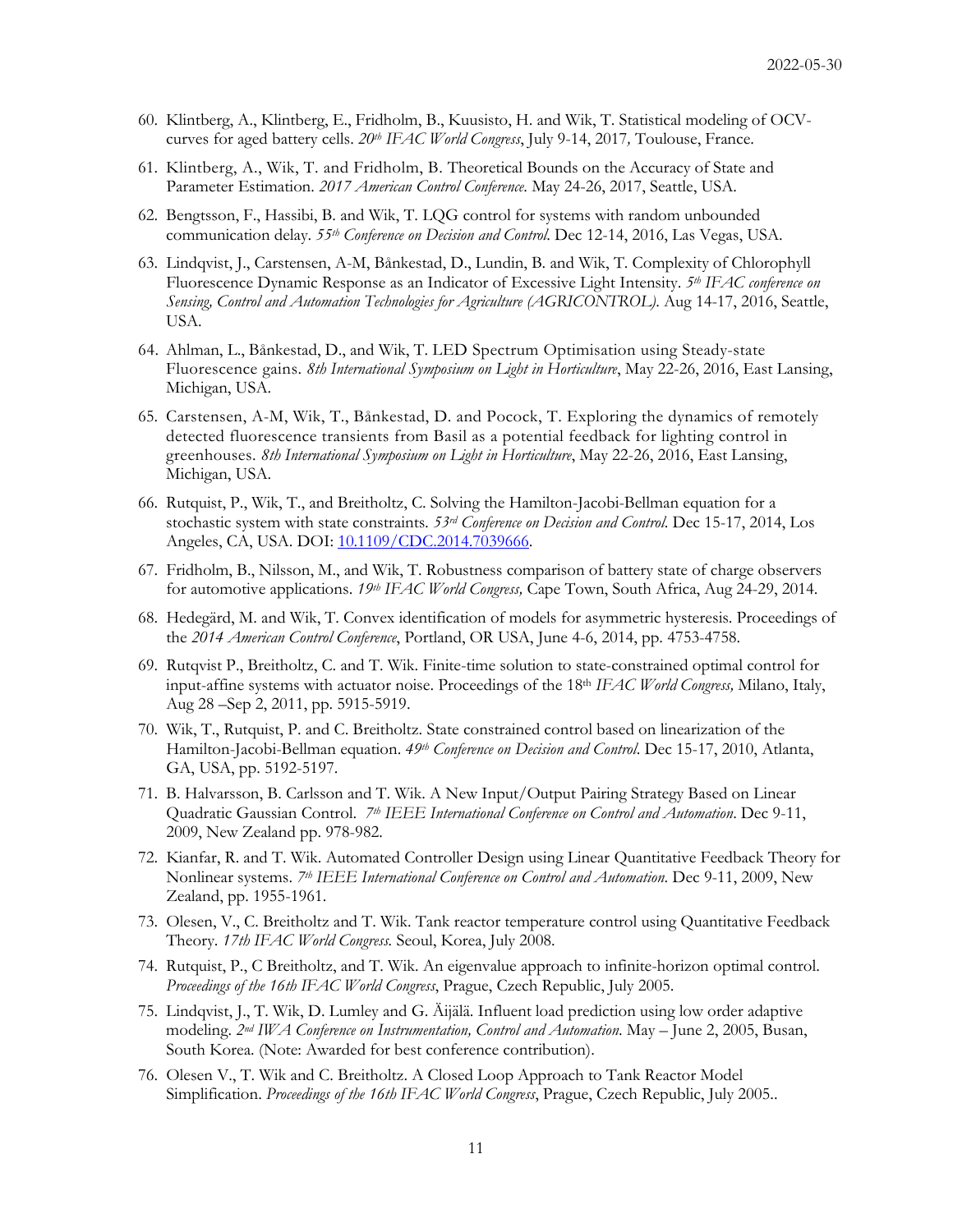- 77. Wik, T. and B. Linden. Modeling, control and simulation of recirculating aquaculture systems. *Proceedings of the 9th IFAC Symposium on computer applications in biotechnology*. Nancy, France, March 2004.
- 78. Wik, T, C-M Fransson and B. Lennartson. Feedforward feedback controller design for uncertain systems. *Proceedings 42nd Conference on Decision and Control*, Maui, Dec 2003, Vol 1-6, pp. 5328-5334.
- 79. Wik, T, D. Olsson, D. Lumley. Model based control of external carbon dose rate in a full-scale predenitrification system. *Proceedings of the 9th IWA conference on design, operation and economics of large wastewater treatment plants,* pages 133-140, Aug 2003.
- 80. Fransson, C-M., B. Lennartson, T. Wik, Kenneth Holmström, Michael Saunders, Per-Olof Gutman. Global Controller Optimization Using Horowitz Bounds. *Proceedings of the 15th IFAC World Congress*, Barcelona, Spain, July 2002.
- 81. Fransson, C-M., B. Lennartson, T. Wik, K. Holmström. Multi criteria controller design for uncertain MIMO systems using nonconvex global optimization*. Proceedings of the 40th Conference on Decision and Control*, Orlando, FL, USA, Dec 2001, Vol 1-5, pp. 3976-3981.
- 82. Fransson, C-M., B. Lennartson, T. Wik, P. O. Gutman (2001). H-inf control of uncertain systems using Horowitz bounds*. Proceedings of the American Control Conference*, Arlington, VA, USA, Vol 1- 6:4103-4107.
- 83. Fransson, C-M., B. Lennartson, T. Wik, P.O. Gutman (2000). On optimizing PID controllers for uncertain plants using Horowitz bounds. IFAC Workshop on digital control: Past, present, and future of PID control, Terassa, Spain, pp 523-528.
- 84. Wik, T. Strategies to improve the efficiency of tertiary nitrifying trickling filters (1999). *Proc. IAWQ Conference on Biofilm Systems*, pages 1055-1062, New York, Oct 1999.
- 85. Wik, T. Rational Transfer Function Models for Nitrifying Trickling Filters (1998). *AQUATECH '98 Conference on Application of Models in Water Management*, pages 241-248, Amsterdam, The Netherlands.
- 86. Wik, T. Modelling dynamics of nitrifying trickling filters and ammonium meters. *Proc. 11th Forum for Applied Biotechnology*, Vol.62, pages 1641-1648, Gent, Belgium, Sep 1997.
- 87. Wik, T., A. Matsson, E. Hansson, C. Niklasson. Nitrification in a tertiary trickling filter at High Hydraulic Loads - Pilot Plant Operation and Mathematical Modelling. *IAWQ Workshop on Biofilm Structure, Growth and Dynamics*, Noordvijkerhout, The Netherlands, Aug 1995.
- 88. Wik, T., C. Lindeborg. Modelling the Dynamics of a Trickling Filter for Waste Water Treatment. *Proc of the 3rd IEEE Conference on Control Applications*, pages 1035-1040, Glasgow, UK, Aug 1994.

#### Patents, manuals etcetera

WO (published). EP…. A (Applied). EP….B (Accepted), US …. (New number when accepted).

- 89. F. Altaf, W. Han, T. Wik, "A Method for Predicting State-of-Power of a Multi-Battery Electric Energy Storage System" WO Patent App. PCT/EP2020/066920, June 2020.
- 90. Klintberg, A., Wik, T., Skötte, J., Hedegärd, M. and Almqvist, L. (2019) *Method and system for improving battery capacity estimations*. Patent appl. EP 19180658.7-1202.
- 91. Wik, T., Fridholm, B. and Kuusisto, H. (2014). *Power and current estimation for batteries*. Patent appl. EPC14192282.3 *–* 1804, US20160131714 (granted 190625)*.*
- 92. Carstensen, AM and Wik, T. (2015). *Method and system for growth status determination of a plant.*  WO2016113330, [JP6612352B2](https://patents.google.com/patent/JP6612352B2/en?oq=WO2016113330) (granted 191127).
- 93. Clendinning, K., Pocock, T. and Wik, T (2013). Patent appl. 13191915.1-1554. *Method for controlling a growth cycle for growing plants using state oriented control*. [EP2870859A1,](https://encrypted.google.com/patents/EP2870859A1?hl=sv&cl=und) [US20160278300](https://encrypted.google.com/patents/US20160278300?hl=sv&cl=und) (granted 191001), [WO2015067691A1](https://encrypted.google.com/patents/WO2015067691A1?hl=sv&cl=und)